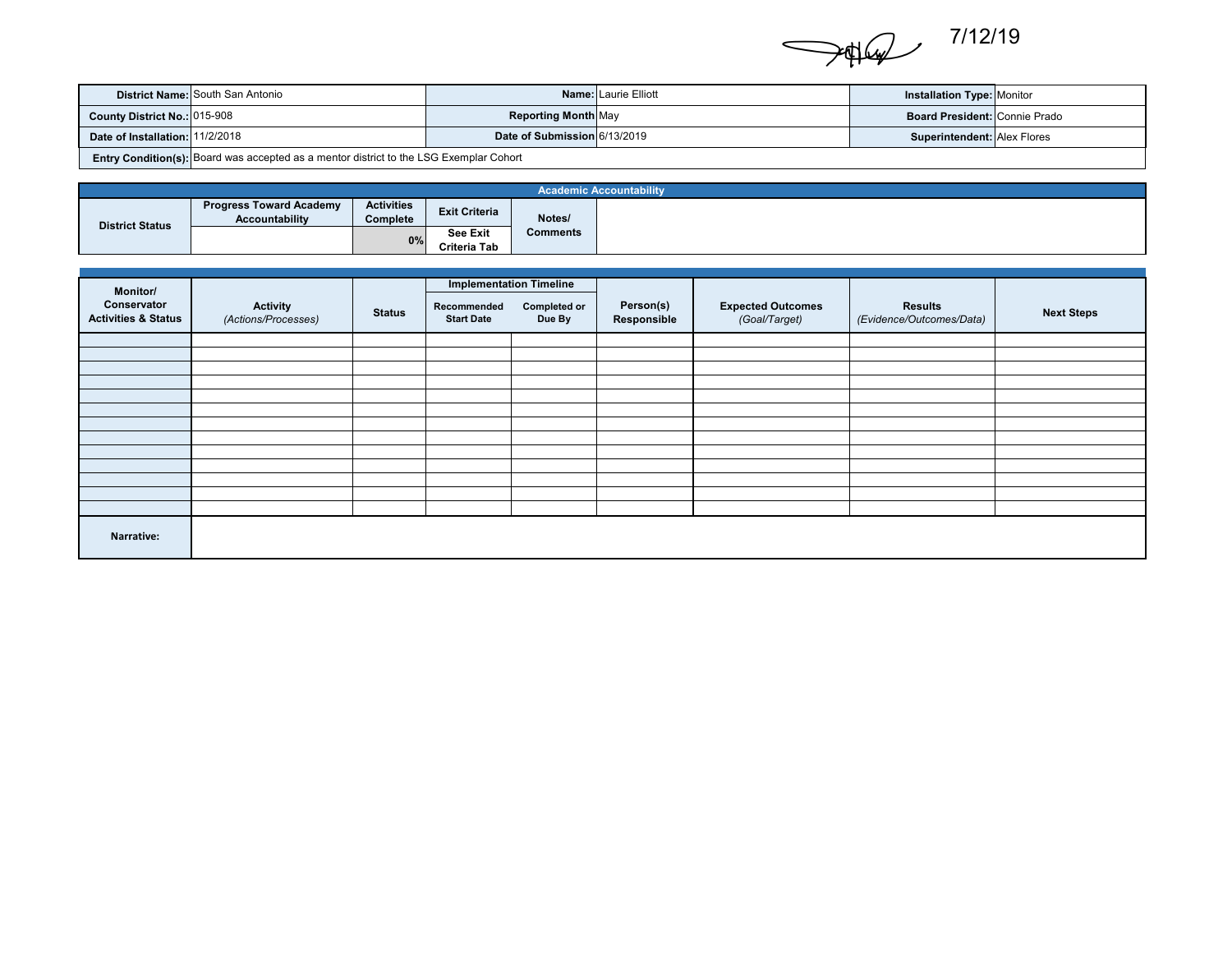| Governance             |                                                            |                               |                                 |                 |  |  |  |
|------------------------|------------------------------------------------------------|-------------------------------|---------------------------------|-----------------|--|--|--|
| <b>District Status</b> | <b>Progress Toward Governance</b><br><b>Accountability</b> | <b>Activities</b><br>Complete | <b>Exit Criteria</b>            | Notes/          |  |  |  |
|                        | <b>Off Track</b>                                           | 0%                            | <b>See Exit</b><br>Criteria Tab | <b>Comments</b> |  |  |  |

| <b>Monitor/</b>                               |                                                                                                                                                                                                                                                                                                                                                                                                                                                                                                                                                                                                                                                                                                                                                                                                                                                                                                                                                                                                                                                                                                                                                                                                                                                                                                                                                                                                                                                                                                                                                                                                                                                                                                                                                                                                                                                                                                                    |                  |                                  | <b>Implementation Timeline</b> |                                                                            |                                                                                                                                                                                |                                                                                                                                                                                                                                                                                                                                                                                   |                                                                                                                                                                                                                                                                                                                                                                                      |
|-----------------------------------------------|--------------------------------------------------------------------------------------------------------------------------------------------------------------------------------------------------------------------------------------------------------------------------------------------------------------------------------------------------------------------------------------------------------------------------------------------------------------------------------------------------------------------------------------------------------------------------------------------------------------------------------------------------------------------------------------------------------------------------------------------------------------------------------------------------------------------------------------------------------------------------------------------------------------------------------------------------------------------------------------------------------------------------------------------------------------------------------------------------------------------------------------------------------------------------------------------------------------------------------------------------------------------------------------------------------------------------------------------------------------------------------------------------------------------------------------------------------------------------------------------------------------------------------------------------------------------------------------------------------------------------------------------------------------------------------------------------------------------------------------------------------------------------------------------------------------------------------------------------------------------------------------------------------------------|------------------|----------------------------------|--------------------------------|----------------------------------------------------------------------------|--------------------------------------------------------------------------------------------------------------------------------------------------------------------------------|-----------------------------------------------------------------------------------------------------------------------------------------------------------------------------------------------------------------------------------------------------------------------------------------------------------------------------------------------------------------------------------|--------------------------------------------------------------------------------------------------------------------------------------------------------------------------------------------------------------------------------------------------------------------------------------------------------------------------------------------------------------------------------------|
| Conservator<br><b>Activities &amp; Status</b> | <b>Activity</b><br>(Actions/Processes)                                                                                                                                                                                                                                                                                                                                                                                                                                                                                                                                                                                                                                                                                                                                                                                                                                                                                                                                                                                                                                                                                                                                                                                                                                                                                                                                                                                                                                                                                                                                                                                                                                                                                                                                                                                                                                                                             | <b>Status</b>    | Recommended<br><b>Start Date</b> | <b>Completed or</b><br>Due By  | Person(s)<br>Responsible                                                   | <b>Expected Outcomes</b><br>(Goal/Target)                                                                                                                                      | <b>Results</b><br>(Evidence/Outcomes/Data)                                                                                                                                                                                                                                                                                                                                        | <b>Next Steps</b>                                                                                                                                                                                                                                                                                                                                                                    |
|                                               | Supporting Board chair/Board<br>members and superintendent<br>Collaboration                                                                                                                                                                                                                                                                                                                                                                                                                                                                                                                                                                                                                                                                                                                                                                                                                                                                                                                                                                                                                                                                                                                                                                                                                                                                                                                                                                                                                                                                                                                                                                                                                                                                                                                                                                                                                                        | <b>Off Track</b> | 1/1/2019                         | 4/15/2019                      | Board chair/Board<br>members.<br>superintendent                            | Communicate often and<br>collaborate on the<br>implementation of LSG. Supt<br>and board chair and board<br>members to collaborate on<br>business of the board and<br>district. | Communication with the<br>superintendent is in the form<br>of directives. Board members<br>voting as the majority do not<br>collaborate with the<br>superintendent, but rely<br>mostly on the lawyer.                                                                                                                                                                             | The monitor expects the board<br>to begin complete<br>implementation of Lone Star<br>Governance. The monitor will<br>continue to document any lack<br>of collaboration with the<br>superintendent.                                                                                                                                                                                   |
|                                               | <b>Support LSG Implementation</b>                                                                                                                                                                                                                                                                                                                                                                                                                                                                                                                                                                                                                                                                                                                                                                                                                                                                                                                                                                                                                                                                                                                                                                                                                                                                                                                                                                                                                                                                                                                                                                                                                                                                                                                                                                                                                                                                                  | <b>Off Track</b> | 1/1/2019                         | 4/15/2019                      | Monitor. LSG<br>Coach, Board<br>Chair, Board<br>Members,<br>Superintendent | Begin the implementation<br>process of Vision 1,2,3, and 4.<br>Begin the implementation of<br>Accountability 1 and 2;<br>Structure, Advocacy and Unity                         | Although, goals and<br>constaints are in place, all<br>ignored.                                                                                                                                                                                                                                                                                                                   | Monitor and LSG coach review<br>all parts of framework with the<br>other components of LSG are board as well as the law. The<br>monitor asked for a time to<br>review, but the board has not<br>responded. This has not<br>happened                                                                                                                                                  |
|                                               | Support Policy Adherance by the<br>board.                                                                                                                                                                                                                                                                                                                                                                                                                                                                                                                                                                                                                                                                                                                                                                                                                                                                                                                                                                                                                                                                                                                                                                                                                                                                                                                                                                                                                                                                                                                                                                                                                                                                                                                                                                                                                                                                          | <b>Off Track</b> | 2/1/2019                         | 4/15/2019                      | Members.<br>Superintendent                                                 | Board Chair, Board Adhere to local policy and state The board has broken its<br>statute                                                                                        | own local policy. It has<br>violated its constraints set<br>forth in the AE local<br>previously adopted (AE Local<br>1). Communication by the<br>president to all board<br>members is lacking equity.<br>The board members voting<br>as the majority continue to<br>break local policy and<br>continues to lack<br>collaboration and<br>communication with the<br>superintendent. | The monitor will recommend<br>better communication and will<br>continue to document the<br>board chairman's lack of<br>communication with the<br>superintendent as well as<br>minority board members. The<br>monitor will continue to<br>document directives given to<br>the superintendent by majority<br>board members, the school<br>lawyer and consulting team of<br>Moak-Casey. |
|                                               |                                                                                                                                                                                                                                                                                                                                                                                                                                                                                                                                                                                                                                                                                                                                                                                                                                                                                                                                                                                                                                                                                                                                                                                                                                                                                                                                                                                                                                                                                                                                                                                                                                                                                                                                                                                                                                                                                                                    |                  |                                  |                                |                                                                            |                                                                                                                                                                                |                                                                                                                                                                                                                                                                                                                                                                                   |                                                                                                                                                                                                                                                                                                                                                                                      |
| Narrative:                                    | The board members voting as a majority continue to dominate the board and the district. They continue to ignore the superintendent's recommendaitions and vote down these recommendations without hesitation. Last<br>board meeting, after the monitor's report, the board members voting as a majority actually defeated every recommendation made by the superintendent. After an excellent presentation by staff, late in the evening, on<br>Academy of Choice for Kazen Middle School, the majority board members voted to defeat the recommendation of the superintendent and staff to allow students the ability to choose. Instead, Trustee Homer Flores,<br>wanted the academy to be one of cyber security training with no thought as to what the students wanted. As the presenter stated, I may want an academy of Leadership but that does not mean the students will want it.<br>We must go with what the students desire to learn. This was ignored. It is apparent that this move by Trustee Flores was done to please Trustee Rodriguez who, at a budget committee meeting back in early spring,<br>wanted cyber security as the choice for Kazen. Board members voting as a majority are trying to run the district. From selecting the academic programs, creating the master schedules to mandating the electives, these<br>board members want complete control with no regard for administrative input. Students continue to come to meetings for the purpose of protesting the board's decisions. Lack of communication continues between<br>board members voting as a majority and those board members voting as a minority. Trustees voting as the minority continue to be ignored. Those board members voting as a majority are actually dangerous to the<br>growth and productivity of the district and definately a roadblock to student success. A conservator is strongly recommended. |                  |                                  |                                |                                                                            |                                                                                                                                                                                |                                                                                                                                                                                                                                                                                                                                                                                   |                                                                                                                                                                                                                                                                                                                                                                                      |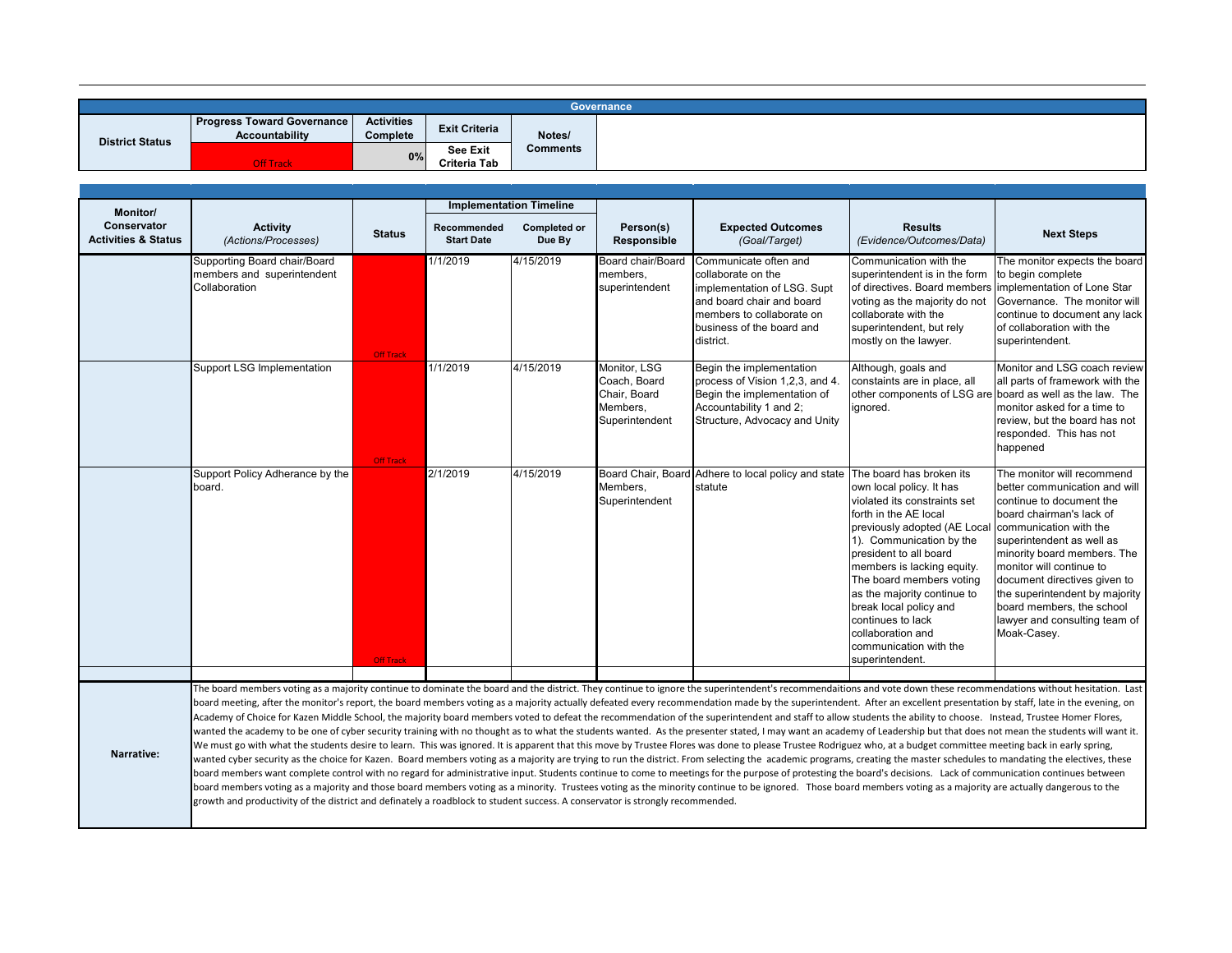|                                               |                                                                                                                                                                                                                                                                                                                                                                                                                                                                                                                                                                                                                                                                                                                                            |                               |                                  |                                | <b>Statutory Complianec (SAI)</b>                                        |                                                                                                                                         |                                                                                                                                                                                                                                                                                                                                                                                                                                                                                                |                                                                                                                                                |  |
|-----------------------------------------------|--------------------------------------------------------------------------------------------------------------------------------------------------------------------------------------------------------------------------------------------------------------------------------------------------------------------------------------------------------------------------------------------------------------------------------------------------------------------------------------------------------------------------------------------------------------------------------------------------------------------------------------------------------------------------------------------------------------------------------------------|-------------------------------|----------------------------------|--------------------------------|--------------------------------------------------------------------------|-----------------------------------------------------------------------------------------------------------------------------------------|------------------------------------------------------------------------------------------------------------------------------------------------------------------------------------------------------------------------------------------------------------------------------------------------------------------------------------------------------------------------------------------------------------------------------------------------------------------------------------------------|------------------------------------------------------------------------------------------------------------------------------------------------|--|
| <b>District Status</b>                        | <b>Progress Toward Statutory</b><br>Compliance                                                                                                                                                                                                                                                                                                                                                                                                                                                                                                                                                                                                                                                                                             | <b>Activities</b><br>Complete | <b>Exit Criteria</b>             | Notes/                         | The majority board members refuse to comply with statutory requirements. |                                                                                                                                         |                                                                                                                                                                                                                                                                                                                                                                                                                                                                                                |                                                                                                                                                |  |
|                                               | <b>Off Track</b>                                                                                                                                                                                                                                                                                                                                                                                                                                                                                                                                                                                                                                                                                                                           | 0%                            | See Exit<br>Criteria Tab         | <b>Comments</b>                |                                                                          |                                                                                                                                         |                                                                                                                                                                                                                                                                                                                                                                                                                                                                                                |                                                                                                                                                |  |
|                                               |                                                                                                                                                                                                                                                                                                                                                                                                                                                                                                                                                                                                                                                                                                                                            |                               |                                  |                                |                                                                          |                                                                                                                                         |                                                                                                                                                                                                                                                                                                                                                                                                                                                                                                |                                                                                                                                                |  |
| <b>Monitor/</b>                               |                                                                                                                                                                                                                                                                                                                                                                                                                                                                                                                                                                                                                                                                                                                                            |                               |                                  | <b>Implementation Timeline</b> |                                                                          |                                                                                                                                         |                                                                                                                                                                                                                                                                                                                                                                                                                                                                                                |                                                                                                                                                |  |
| Conservator<br><b>Activities &amp; Status</b> | <b>Activity</b><br>(Actions/Processes)                                                                                                                                                                                                                                                                                                                                                                                                                                                                                                                                                                                                                                                                                                     | <b>Status</b>                 | Recommended<br><b>Start Date</b> | <b>Completed or</b><br>Due By  | Person(s)<br>Responsible                                                 | <b>Expected Outcomes</b><br>(Goal/Target)                                                                                               | <b>Results</b><br>(Evidence/Outcomes/Data)                                                                                                                                                                                                                                                                                                                                                                                                                                                     | <b>Next Steps</b>                                                                                                                              |  |
|                                               | The monitor will follow the<br>activities of the board to ensure<br>compliance with State law.                                                                                                                                                                                                                                                                                                                                                                                                                                                                                                                                                                                                                                             | <b>Off Track</b>              | 1/1/2019                         | 5/15/2019                      | <b>Board of Trustees</b><br>and Board<br>President                       | Board will comply with the State The Board is not complying<br>law govening the activities and<br>responsibilities of board<br>members. | with State law. The board<br>chair and trustees voting as<br>the majority do not<br>collaborate with the<br>superintendent.<br>Communication is lacking.                                                                                                                                                                                                                                                                                                                                       | Monitor will continue to remind<br>the board of local policy as<br>well as document the board's<br>lack of compliance. Continue<br>to monitor. |  |
|                                               | The monitor will follow the<br>activites of the board to ensure<br>compliance with local policy                                                                                                                                                                                                                                                                                                                                                                                                                                                                                                                                                                                                                                            | <b>Off Track</b>              | 1/1/2019                         | 5/15/2019                      | Board chair and<br><b>Board of Trustees</b>                              | Board will comply with Local<br>Policy and operating<br>procedures                                                                      | Board members voting as the Monitor will continue to<br>majority continue to ignore<br>AE Local and state statute.<br>The board president and<br>another board member are<br>micro-managing the district.<br>They allow certain board<br>members to place items on<br>the agenda while denying<br>others. They communicate<br>with some board members<br>and not with others. They fail<br>to communicate completely<br>with the superintendent.<br>Equity among board<br>members is an issue. | document the Board's lack of<br>compliance with local policy<br>and operating procedures.<br>Continue to monitor                               |  |
| Narrative:                                    | The monitor continues to remind the board as a whole that the board is not in compliance with Lone Star Governance, AE Local or state statute. The superintendent is not consulted nor is he really asked for his<br>recommendations. He is allowed this "privilege" only because it was brought to the attention of the board president and trustees that it is illegal to disallow him the opportunity to recommend. Although he is allowed<br>input, his recommendations are never accepted. He and his team are virtually ignored. Also, trustees voting as a majority, legal counsel, and Moak-Casey, continue to give directives to the superintendent, his<br>administrative team and the staff. Conservator is highly recommended. |                               |                                  |                                |                                                                          |                                                                                                                                         |                                                                                                                                                                                                                                                                                                                                                                                                                                                                                                |                                                                                                                                                |  |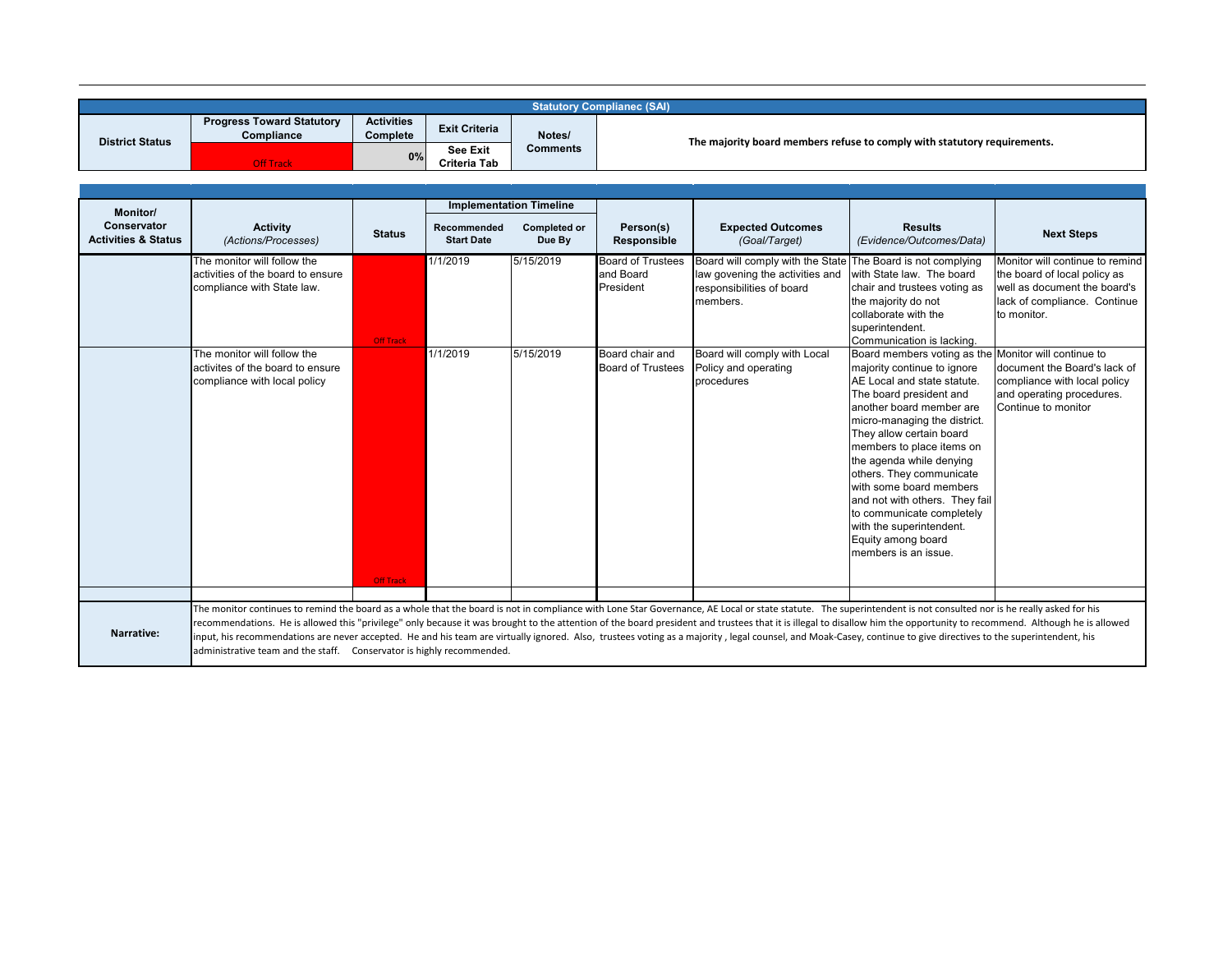Board Meetings: Monitors/Conservators are to attend no less than 80% of all regular meetings of the board throughout the installment. A Board Time Use Tracker should be completed at each meeting and submitted, with the age an attachment to the Progress Report. Monitors/Conservators shall request placement on the board meeting agenda no less than quarterly to provide the board with a status update on district progress with regards to the inst \*Those installed for reasons related to academic accountability or governance issues are to attend no less than 80% of any non-closed meeting authorized by the Board president including, but not limited to, Board workshops Board hearings, Board committees.

|                       |                                                                     |                                                      | Attendance (% of<br>members<br>present) |                                             | <b>Student Outcome Goals</b> |                                                                     |                                                                                                                                                                    |
|-----------------------|---------------------------------------------------------------------|------------------------------------------------------|-----------------------------------------|---------------------------------------------|------------------------------|---------------------------------------------------------------------|--------------------------------------------------------------------------------------------------------------------------------------------------------------------|
| Date of Board Meeting | <b>Type of Meeting</b><br>(Regular, Special, Emergency,<br>$etc.$ ) | <b>Attended by</b><br><b>Monitor/</b><br>Conservator |                                         | Total # of<br>meeting min.<br>(Goal: < 2hr) | Student Outcomes             | # Min. focused on   % of min. focused on Student<br><b>Outcomes</b> | Summary of Germane Action(s)/<br><b>Additional Comments</b>                                                                                                        |
|                       |                                                                     | 100%                                                 | 100%                                    | 7.166666667                                 |                              |                                                                     |                                                                                                                                                                    |
|                       |                                                                     |                                                      |                                         |                                             |                              |                                                                     |                                                                                                                                                                    |
| 5/15/19               | <b>Budget Meeting</b>                                               | Yes                                                  | 100%                                    | 360                                         | $\Omega$                     | 0%                                                                  | Monitor attended by phone. Board members voting in the<br>majority continue to be in control of budget committee.                                                  |
| 5/15/19               | Regular Board Meeting                                               | Yes                                                  | 100%                                    | 500                                         |                              | 0%                                                                  | The meeting lasted 9 hours. Board members voting in the<br>majority defeated recommendations made by the superintendent.<br>They continue to control the district. |
|                       |                                                                     |                                                      |                                         |                                             |                              | 0%                                                                  |                                                                                                                                                                    |
|                       |                                                                     |                                                      |                                         |                                             |                              | 0%                                                                  |                                                                                                                                                                    |
|                       |                                                                     |                                                      |                                         |                                             |                              | 0%                                                                  |                                                                                                                                                                    |

| Onsite Visits: Visits are scheduled as needed (approximately 3-5 times p/m) to monitor progress of district plans. Please provide the date, amount of time spent, the general purpose of the visit and comments or reflections |                                                                                                                                        |  |  |  |  |  |  |  |  |
|--------------------------------------------------------------------------------------------------------------------------------------------------------------------------------------------------------------------------------|----------------------------------------------------------------------------------------------------------------------------------------|--|--|--|--|--|--|--|--|
| Date of Visit                                                                                                                                                                                                                  | Contact(s)<br>Summary / Next Steps / Additional Comments<br><b>Purpose of Visit</b><br><b>Duration of Visit</b><br><b>During Visit</b> |  |  |  |  |  |  |  |  |
|                                                                                                                                                                                                                                |                                                                                                                                        |  |  |  |  |  |  |  |  |
|                                                                                                                                                                                                                                |                                                                                                                                        |  |  |  |  |  |  |  |  |